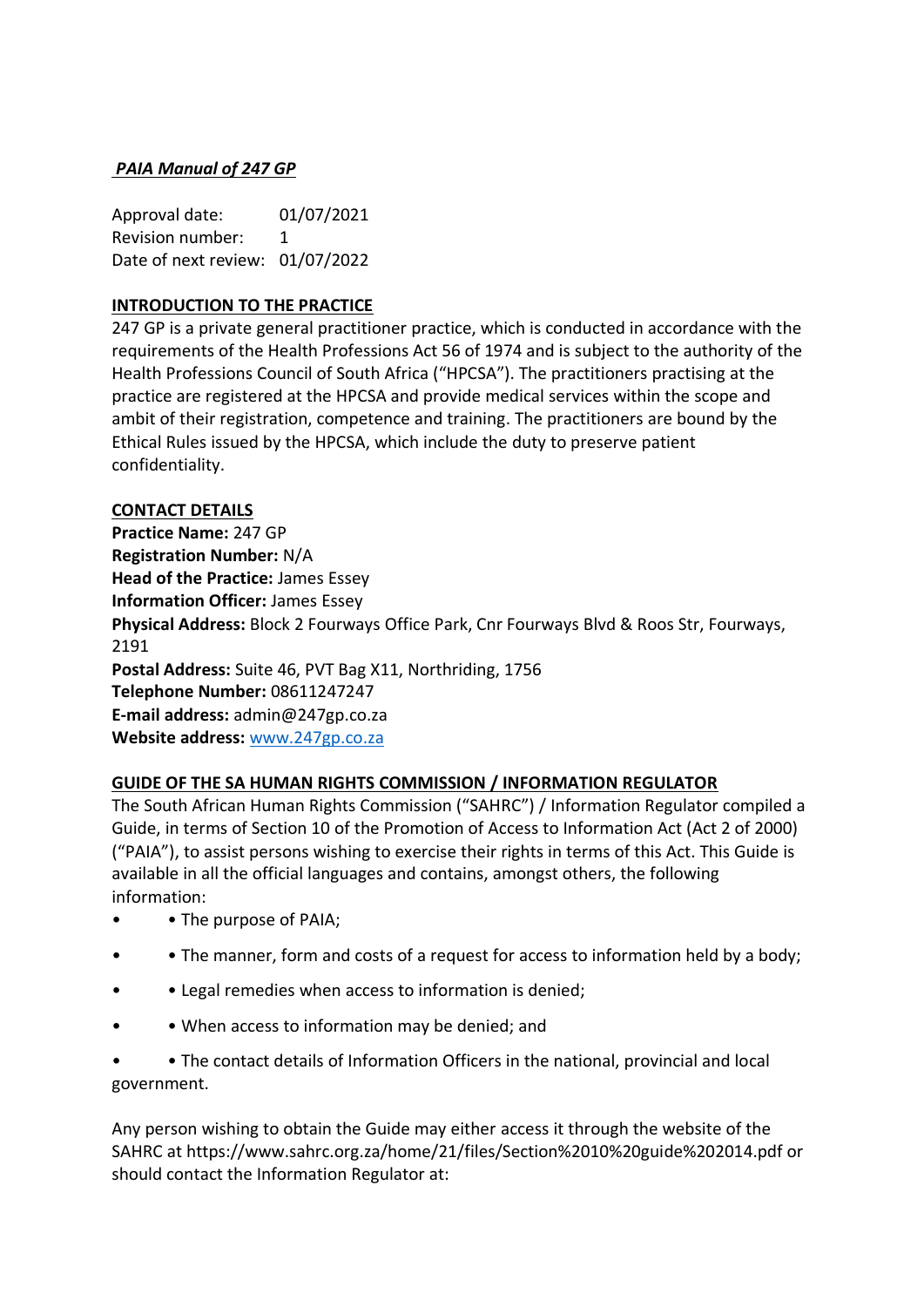**Physical address:** 33 Hoofd Street, Forum III, 3rd Floor Braampark, Braamfontein, Johannesburg **Postal address:** PO Box 31533, Braamfontein, Johannesburg, 2017

### **RECORDS**

The practice holds the following categories of records:

## **Records relating to the form of practice:**

Documents related to the establishment of the practice, such as documents required in terms of the Companies Act 71 of 2008 / a partnership agreement / a shareholders' agreement; other statutory records; governance documents (e.g. practice policies); minutes of meetings; practice code number registration and other related documents.

### **Practice management record:**

Documentation relevant to the management structure and the management of the practice; protocols, guidelines and related documentation in respect of the management of patients. **Employment/appointment records:**

Employment contracts; statutory council registration and related records; conditions of employment and work place policies; employment equity and skills development plans and reports; attendance records; salary and wage register; performance management records; collective agreements; complaints and disciplinary records; relevant tax records; training records; leave records; medical scheme and pension fund membership records; essential services' permits; correspondence.

### **Patient records:**

Medical records; patient forms; reports and motivations related to injuries and diseases; payment-related records; correspondence.

#### **Referral records:**

Referral notes; correspondence.

#### **Clinical trial records:**

Records related to clinical trials.

#### **Health and safety records:**

Evacuation plan; information related to the Health and Safety Committee / health and safety officer; and health and safety incident reports.

#### **Financial records:**

South African Revenue Services ("SARS") registration; Annual Financial Statements; auditor's reports; accounting records; bank statements; invoices, statements, receipts and related documents; VAT records; tax returns and related documentation.

#### **Records related to assets:**

Asset register; purchase records; financing and lease agreements; sale and purchase agreements; title deeds; registers and records kept in terms of the Medicines and Related Substances Act 101 of 1965; stock sheets; delivery notes and orders; and sale and purchase agreements.

## **Agreements:**

Agreements (and related documentation) with contractors, consultants, suppliers and vendors, including agreements with funders and related to clinical trials.

## **Public and private body records:**

Documents published in the public domain; correspondence. **Legal records:**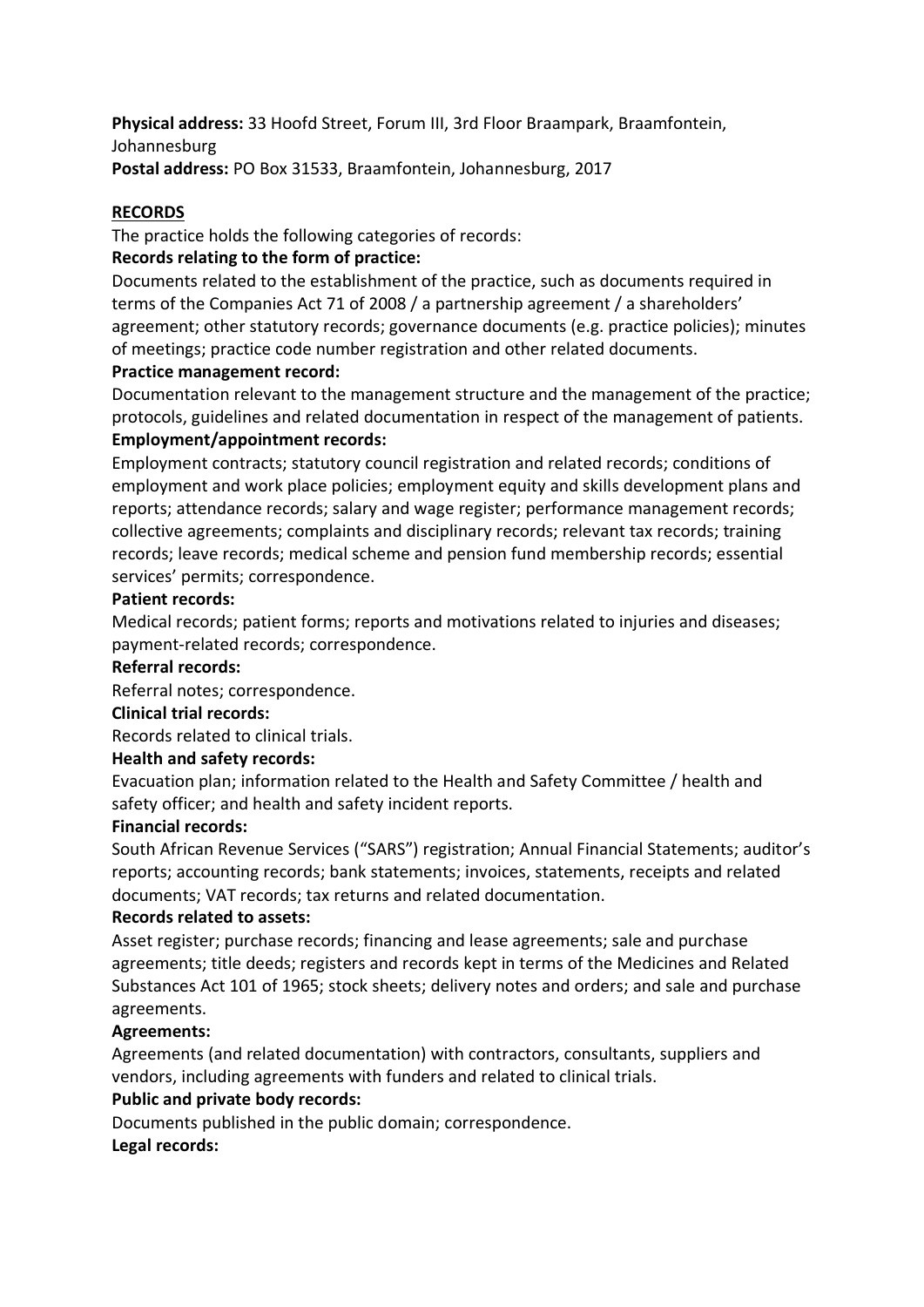Legal opinions and advice; complaints, pleadings, briefs and other documents pertaining to any actual, pending or threatened litigation, mediation, and arbitration.

### **Insurance records:**

Insurance policies and related records, including in respect of professional indemnity cover; claims records.

## **INFORMATION AVAILABLE IN TERMS OF OTHER LEGISLATION**

The practice as may be required in terms of the following legislation subject to the specific protection offered by these laws:

- 1. Basic Conditions of Employment Act 75 of 1997;
- 2. Children's Act 38 of 2005;
- 3. Companies Act 71 of 2008;
- 4. Compensation for Occupational Injuries and Diseases Act 130 of 1993;
- 5. Consumer Protection Act 68 of 2008;
- 6. Disaster Management Act 57 of 2002;
- 7. Electronic Communications and Transactions Act 25 of 2002;
- 8. Employment Equity Act 55 of 1998;
- 9. Health Professions Act 56 of 1974;
- 10. Income Tax Act 58 of 1962;
- 11. Labour Relations Act 66 of 1995;
- 12. Medical Schemes Act 131 of 1998;
- 13. Medicines and Related Substances Act 101 of 1965;
- 14. National Health Act 61 of 2003;
- 15. Occupational Health and Safety Act 85 of 1993;
- 16. Promotion of Access to Information Act 2 of 2000;
- 17. Protection of Personal Information Act 4 of 2013;
- 18. Road Accident Fund Act 56 of 1996;
- 19. Skills Development Levies Act 9 of 1999;
- 20. Skills Development Act 97 of 1998;
- 21. Unemployment Contributions Act 4 of 2002;
- 22. Unemployment Insurance Act 63 of 2001; and
- 23. Value Added Tax Act 89 of 1991.

## **RECORDS AUTOMATICALLY AVAILABLE**

No notice has been submitted by the practice to the Minister of Justice and Correctional Services regarding the categories of records, which are available without a person having to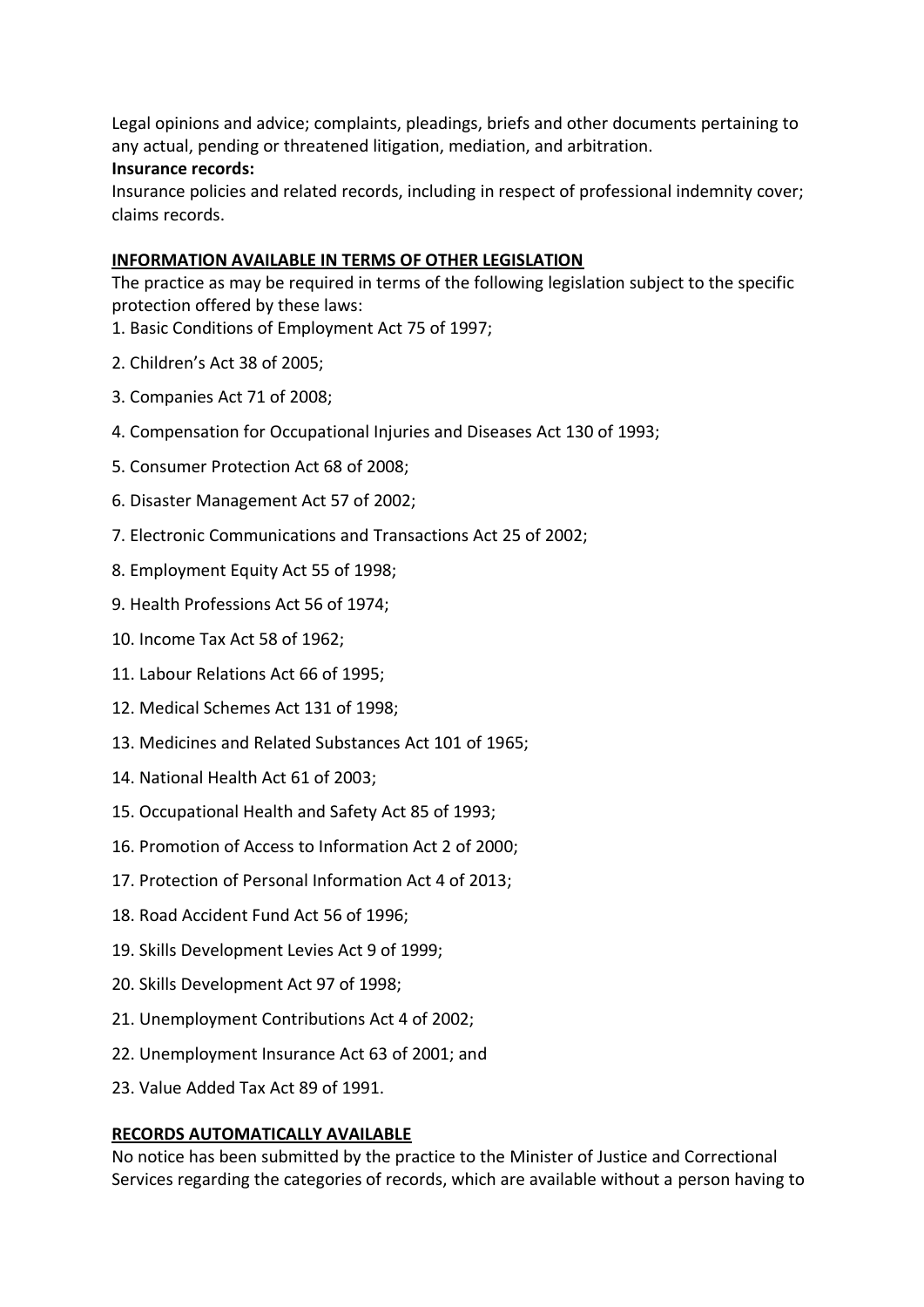request access in terms of Section 52(2) of PAIA. However, the information on the website of the practice is automatically available without having to request access in terms of PAIA. Access and usage of the information on the website are subject to the Website Terms and Conditions as well as the Privacy Statement of the practice.

### **PURPOSE OF PROCESSING PERSONAL INFORMATION**

The practice processes personal information of data subjects for the following purposes: 1. to conduct and manage the practice in accordance with the law, including the administration of the practice and claiming and collecting payment for services rendered;

2. for treatment and care of patients, including referrals to other practitioners and reporting to referring practitioners;

3. for communication purposes;

- 4. for the maintenance of practice records and patients' medical records;
- 5. for employment and related matters of employees and other practitioners;

6. for reporting to persons and bodies as required and authorised in terms of the law or by the data subjects;

- 7. for historical, statistical and research purposes;
- 8. for clinical trials;
- 9. for proof;
- 10. for enforcement of the practice's rights; and/or

11. for any other lawful purpose related to the activities of a private medical practice.

### **DATA SUBJECTS, THEIR PERSONAL INFORMATION AND POTENTIAL RECIPIENTS OF THIS INFORMATION**

The practice holds the categories of records and personal information in respect of the categories of data subjects specified below. The potential recipients of the personal information processed by the practice are also specified. Information and records are only disclosed as may be necessary in the circumstances and authorised in terms of the law or otherwise with the consent of the relevant data subjects.

## **Practitioners and employees:**

## *Categories of personal information:*

Names and surnames; Curriculum Vitae ("CVs"); contact details; identity numbers / dates of birth; race; gender; nationality; qualifications; registered professions and category of registration; statutory council registration numbers; employment history and related information; position and job description; bank details; relevant health information; relevant information on criminal behaviour; complaint and disciplinary-related information; records created in the performance of their duties; tax numbers and related tax information; leave records; remuneration; employment benefits; absenteeism information; vetting reports; references; opinions; next-of-kin details; health and safety-related incidents; COVID-19-related information; correspondence.

## *Potential recipients:*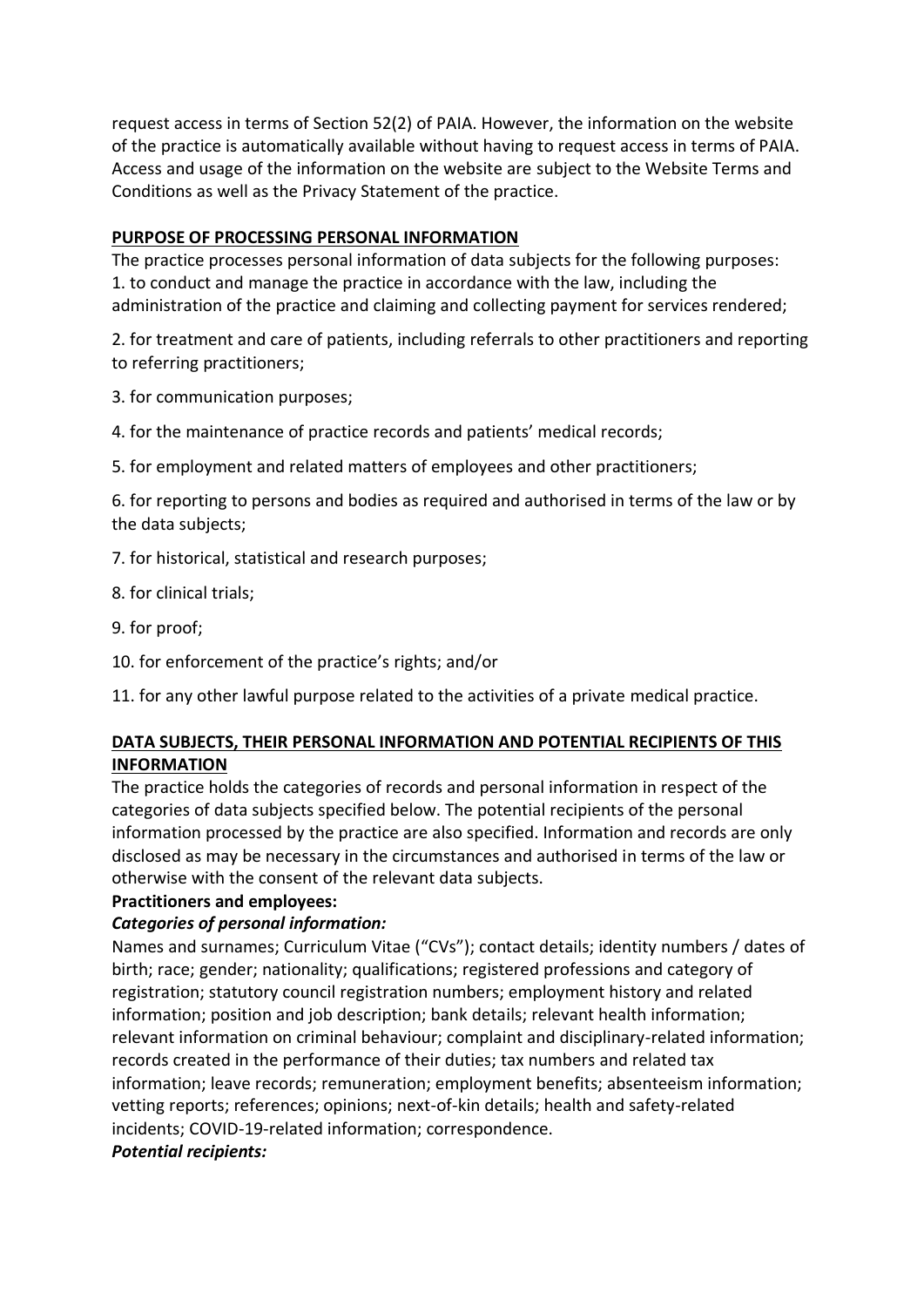Practice owners; SARS; relevant statutory and other public bodies (e.g. Department of Employment and Labour); the Board of Healthcare Funders of SA ("BHF"); Companies and Intellectual Property Commission ("CIPC"); funders; contractors and suppliers; patients; bodies performing peer review and clinical practice audits; banks; professional societies; vetting agencies; hospitals; members of the public; legal and professional advisers; auditors; executors of estates; purchaser of practice.

## **Job applicants:**

### *Categories of personal information:*

Names and surnames; Curriculum Vitae (CVs); contact details; identity numbers / dates of birth; race; gender; nationality; qualifications; registered professions and category of registration; statutory council registration numbers; employment history and related information; relevant health information; relevant information on criminal behaviour; vetting reports; interview notes; references; COVID-19-related information; correspondence.

### *Potential Recipients:*

Practice owners and relevant other employees; vetting agencies; legal and professional advisers; auditors; purchaser of practice.

#### **Patients:**

### *Categories of personal information:*

Names and surnames; contact details; identity numbers / dates of birth; race; gender; employers and their contact details; medical history; health information, including diagnoses, procedures performed and special investigation reports (e.g. radiology reports, pathology results, etc.); COVID-19-related information; referral notes; complaint-related information; compliments; clinical trial information; opinions; next-of-kin details; correspondence.

#### *Potential Recipients:*

Relevant statutory and other public bodies (e.g. the Compensation Commissioner of Occupational Injuries and Diseases, the Road Accident Fund); funders (e.g. medical schemes); bodies performing peer review and clinical practice audits; hospitals; legal and professional advisers; auditors; executors of estates; next-of-kin; credit bureaus; debit collectors; purchaser of practice.

#### **Referring Practitioners:**

#### *Categories of personal information:*

Names and surnames; contact details; practice code numbers; practice-related information; qualifications; registered professions; correspondence.

#### *Potential Recipients:*

Relevant statutory and other public bodies; funders; bodies performing peer review; hospitals; auditors; purchaser of practice.

#### **Hospitals/health care facilities:**

#### *Categories of personal information:*

Names; contact details; relevant staff / office bearer details; website addresses; correspondence; market information; group structures; hospital/facility privilege-related information.

#### *Potential Recipients:*

Auditors; legal and professional advisers; funders; purchaser of practice.

#### **Contractors, vendors and suppliers:**

*Categories of personal information:*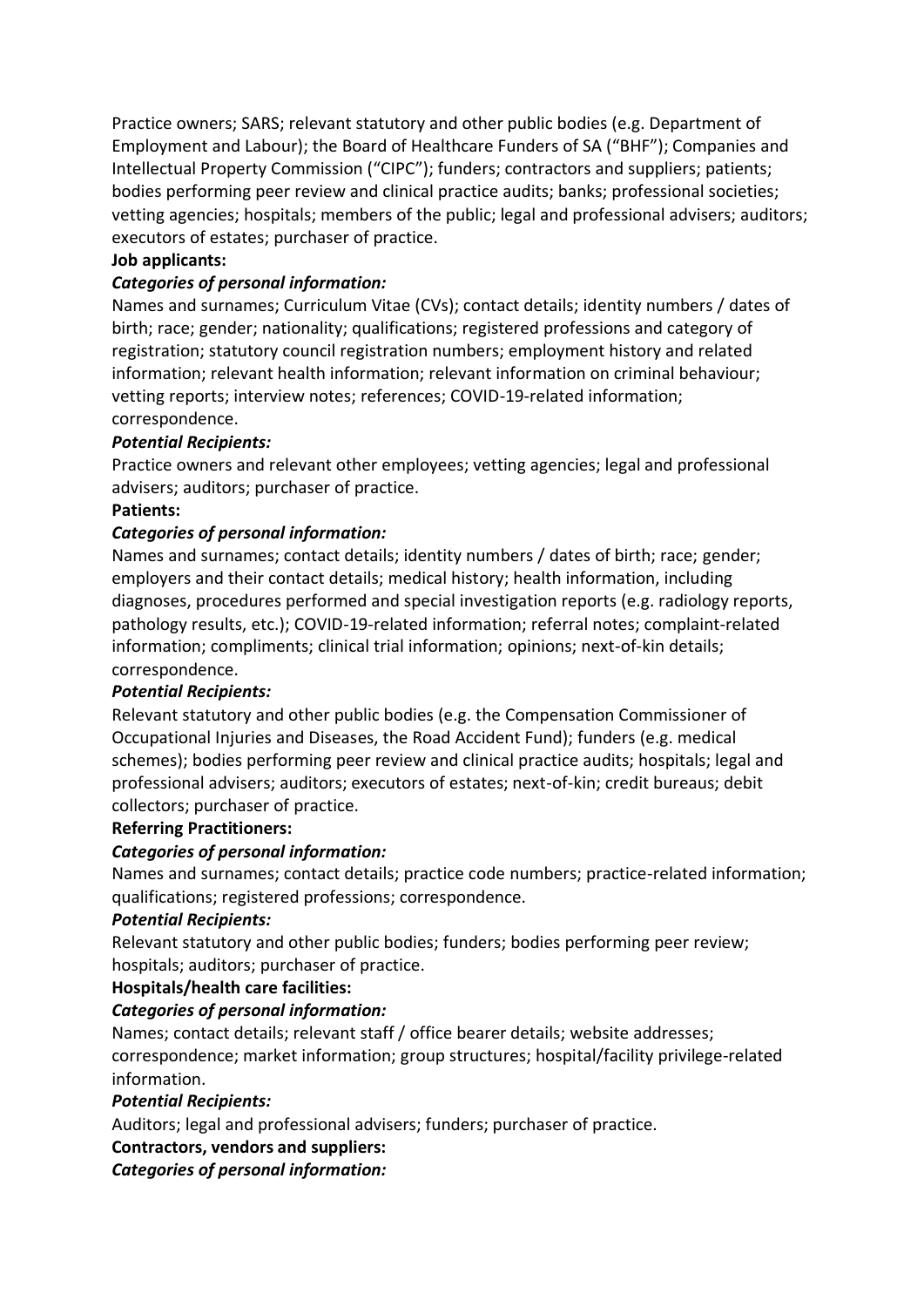Names and surnames; organisation names and details; relevant staff / office bearer details; contact details; website addresses; opinions; correspondence; COVID-19-related information; market information; price structures; financial arrangements; bank details; VAT numbers; Broad-Based Black Economic Empowerment (BBBEE) related information.

## *Potential Recipients:*

Banks; auditors; legal and professional advisers; funders; purchaser of practice. **Insurers:**

### *Categories of personal information:*

Names and contact details; premiums; correspondence.

### *Potential Recipients:*

Auditors; legal and professional advisers; relevant public bodies; purchaser of the practice. **Public and private bodies:**

### *Categories of personal information:*

Names; contact details; office bearers; fee / benefit structures; rules; information published in public domain; payment-related information (e.g. remittances, statements); correspondence.

### *Potential Recipients:*

Legal and professional advisers; patients; debt collectors; auditors; public; employees; purchaser of the practice.

## **PLANNED TRANSBORDER FLOWS OF PERSONAL INFORMATION**

The practice stores electronic information, including personal information of data subjects, in the 'cloud', the servers of which may be located outside of the borders of the Republic of South Africa. Due care is taken in the selection of appropriate cloud service providers to ensure compliance with the law and protect the privacy of data subjects. The practice is not planning to send any other personal information about any data subject to any other third party in a foreign country. Should this be required, relevant data subject consent will be obtained, where required, and transfers of such information will occur in accordance with the requirements of the law.

## **SECURITY MEASURES TO PROTECT PERSONAL INFORMATION**

The practice is committed to ensuring the security of the personal information in its possession or under its control in order to protect it from unauthorised processing and access as well as loss, damage or unauthorised destruction. It continually reviews and updates its information protection measures to ensure the security, integrity and confidentiality of this information in accordance with industry best practices. The measures it adopts to ensure the security of personal information, includes technical and organisational measures and internal policies to prevent unauthorised access, loss or use of personal information, for example, the physical securing of the offices where information is held; locking of cabinets with physical records; password control to access electronic records, which passwords are regularly updated; server access control; and off-site data back-ups. In addition, only those practitioners and employees that require access to the information to treat patients and discharge their functions are permitted access to the relevant information and only if they have concluded agreements with or provided undertakings to the practice requiring them to implement appropriate security measures and to maintain the confidentiality of the information. Contractors are required to adhere to the strict policies and processes implemented by the practice and are subject to sanctions